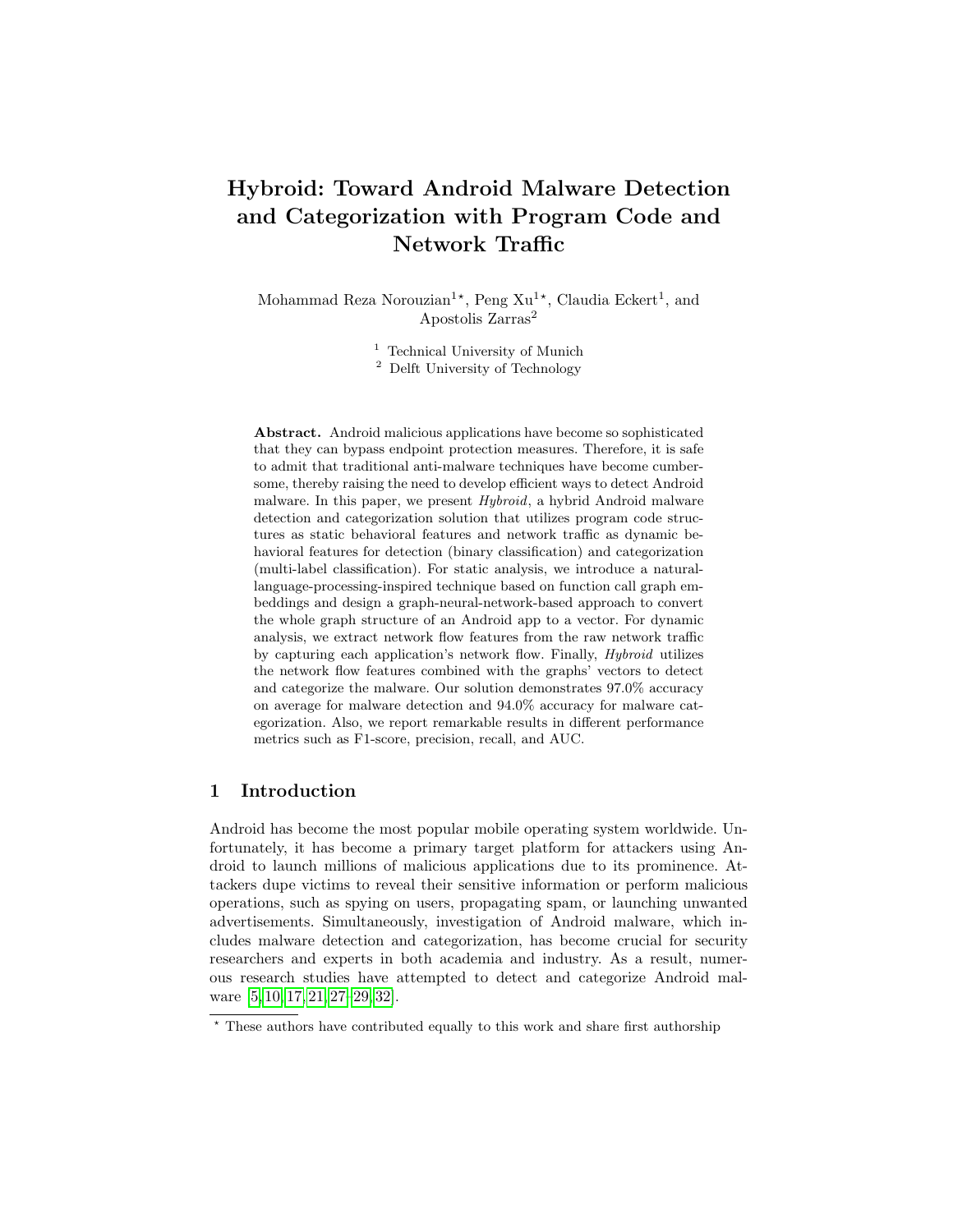Numerous approaches leverage the contextual information of Android applications, yet nearly none of them can monitor malware behaviors if we use contextual information statically. For example, Li et al. [\[14\]](#page-18-3) presented a classifier using the Factorization Machine architecture, which extracts various Android application features from manifest files (e.g., permissions and intents) and source code (API calls). Similarly, Chen et al. [\[6\]](#page-17-1) proposed an approach that detects Android malware with Android application's static features, such as permissions, components, and sensitive API calls. Although these methods add an extra security level to the Android platform, they come with their limitations, particularly for those obfuscated applications when executed [\[7\]](#page-17-2). This problem can be mitigated by introducing dynamic analysis, which monitors malware actions and analyzes the captured behavior when running in a sandboxed environment.

In essence, similar to static analysis, there are two types of dynamic analysis target Android applications. The first focuses on system-level behavior, extracting features from API usage or system calls, whereas the latter extracts features from network-level actions (i.e., data received or sent over the network). Analyzing system-level malware behavior is expensive and slows down the processing speed. In contrast, analyzing network-level activities is scalable and more costefficient, while it often exposes the core behavior of malware when trying to communicate with the attacker. Specifically, it can reveal the exfiltrated information and the commands sent or received by the malware. From a network perspective, monitoring and analyzing a system that extracts behavioral information from the user causes less overhead on the end hosts. To detect legitimate and malicious behavior, several approaches utilize the network traffic pattern of Android applications [\[2,](#page-17-3) [15,](#page-18-4) [16,](#page-18-5) [25,](#page-18-6) [32\]](#page-19-2). Most of them concentrate on the manual indicated features and build rule-based classifiers for detecting Android malware. Sadly, sophisticated attacks can easily evade network-rule-based methods since rule-based analysis relies on distinguishing expected versus anomalous behavior; these methods may suffer when malware is modified to hide its footprints or behavior. However, one of the main challenges of analyzing network-level activities is related to their offline inspection behavior.

In this paper, we present Hybroid, a hybrid framework for Android malware detection and categorization based on static and dynamic features to overcome the drawbacks mentioned above. From the users' point of view, Hybroid does not change anything of the Android application itself. We take the program code inside apps as input for static analysis and present a Natural Language Processing (NLP) inspired method based on the function call graph, which detects obfuscated applications. In brief, we first design the opcode2vec, function2vec, and graph2vec components to represent instructions, functions, and the entire program's information with vectors. Next, we take network traffic as input and extract 13 features for dynamic analysis. Finally, we combine static and dynamic analysis features and feed them into the machine learning and deep learning networks for training and prediction. Our results show that *Hybroid* outperforms most existing frameworks, as we get 97.0% accuracy for malware detection and 94.0% accuracy for malware categorization on average.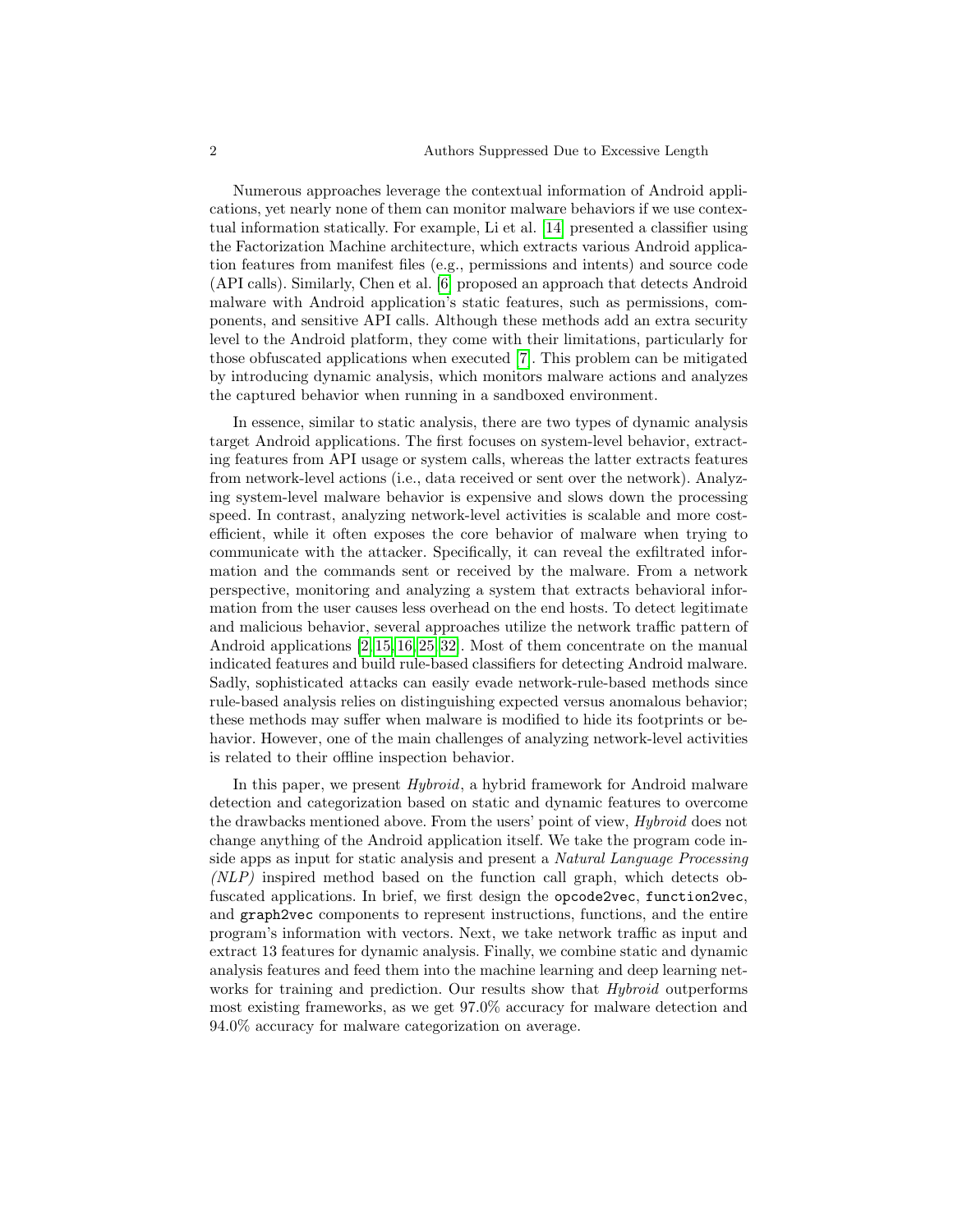

<span id="page-2-1"></span>Fig. 1. Hybroid architecture

In summary, we make the following primary contributions:

- We present and open source  $Hybroid$ ,<sup>[1](#page-2-0)</sup> a hybrid framework for Android malware detection and categorization based on static and dynamic features.
- We design and implement automatic extraction of flow-based features from the Android raw network traffic as a dynamic feature.
- We leverage NLP and convert machine codes, functions, and programs to opcode2vec, function2vec, and graph2vec by embedding methods.
- We evaluate the accuracy of our approach using a real-world dataset and show that *Hybroid* outperforms nearly all state-of-the-art solutions.

# 2 System Design

In this section, we describe the architecture of  $Hybroid$  (see Figure [1\)](#page-2-1), which comprises static and dynamic features. We extract static features by studying the Control Flow Graph (CFG) of the Android bytecode and the dynamic features by investigating the network flow data. Next, we combine these two groups of features as input vectors to train a machine learning model. Essentially, our approach is divided into three main parts: static features preparation (features from program code), dynamic features preparation (features from network traffic), and machine learning classification.

## 2.1 Static Features Preparation

Before getting into our methodology's details, we have to extract the opcode, basic block, and CFG from the Android APKs (Android application package).

<span id="page-2-0"></span><sup>&</sup>lt;sup>1</sup> https://github.com/PegX/Hybroid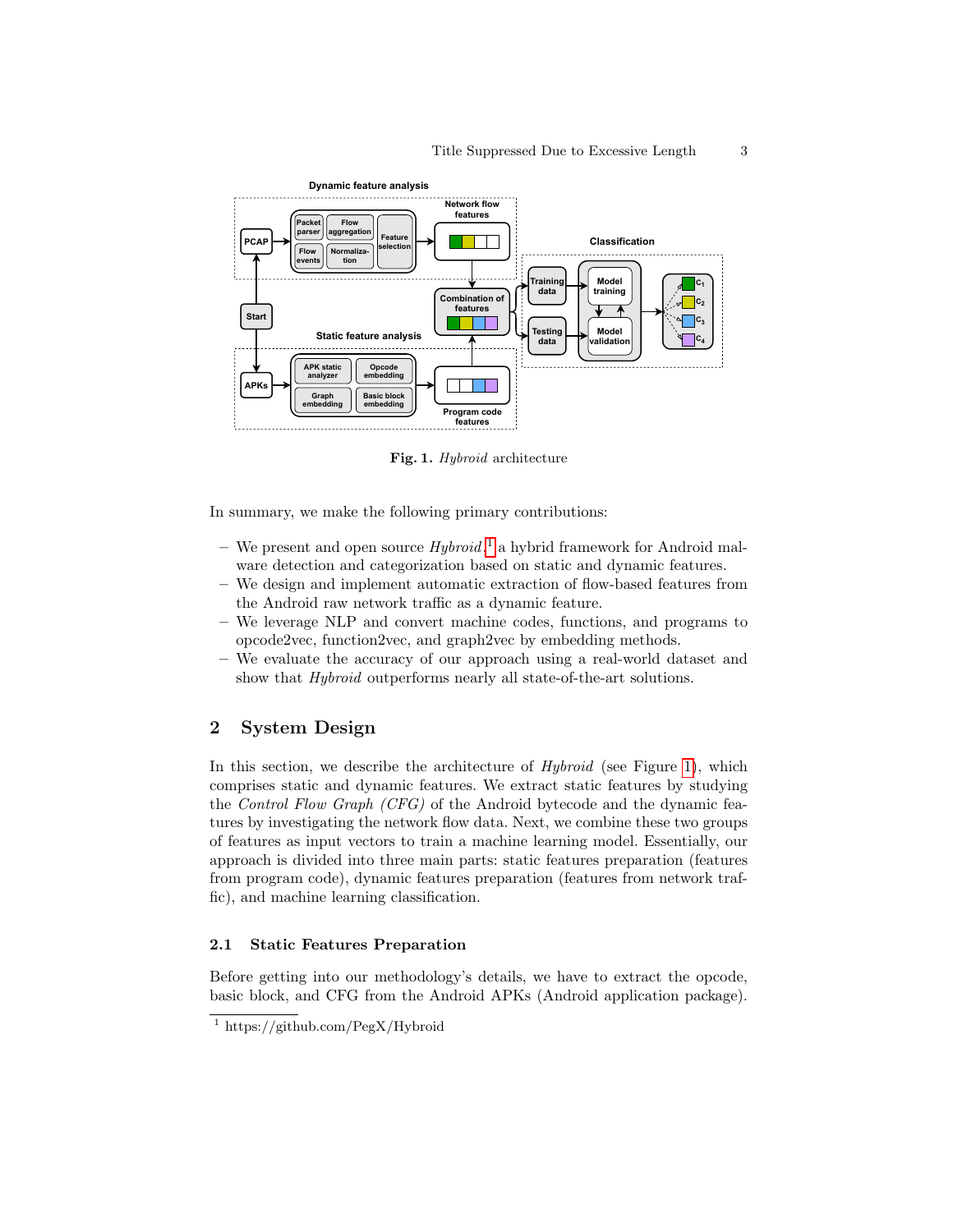

<span id="page-3-1"></span>Fig. 2. Converting program code to vector

We extract the CFG by utilizing the Androguard framework (APK static analyzer) and iterate each function in the program to get the basic block for each function (method).<sup>[2](#page-3-0)</sup> Furthermore, we analyze each instruction and take opcode as our basic term. After obtaining the opcode, basic block, and CFG, our primary approach is presented as follows. For the packing and obfuscated apps, similar to Xu et al. work [\[26\]](#page-18-7), Androguard can also help our Hybroid to extract CFG and opcode from the apps, and we can also construct our graph structure.

Figure [2](#page-3-1) depicts an overview of the steps involved in extracting features from the code graph structure. The entire process includes three main steps:  $(i)$  opcode embedding that converts the machine instructions into vectors,  $(ii)$  basic block embedding that transforms a basic block of the program into a vector (basic blocking embedding is done with Tagged CFG, which is used to combine multiopcode to a vector), and  $(iii)$  graph embedding that modifies the whole function call graph into a vector. Finally, during the conversion of the opcode, basic block, and function call graph into vectors, we utilize representation learning techniques to learn the essential model parameters for getting the final 64-bit vector.

Representation Learning. To generate the node attribute in the CFG, we leverage representation learning. Representation learning [\[4\]](#page-17-4), which can learn features from raw data automatically, has increasingly attracted researchers' and engineers' focus. Compared to those manually indicated attributed control flow graph (ACFG) methods, like Xu et al. [\[30\]](#page-19-3), Adagio [\[10\]](#page-18-0), and Yan et al. [\[31\]](#page-19-4), Hybroid can extract ACFG automatically without preparing manual features and avoiding the challenge of manual indicated methods (how to pick up the useful features is a challenge) because of the representation learning. Additionally, Hybroid borrows ideas from Natural Language Processing to assist the feature engineering. It uses the word2vec to convert instructions to vectors and automatically learns the vector from the basic block's raw instruction.

In brief, Hybroid static analysis part introduces representation learning as the fundamental technique to represent code and use the control flow graph as fundamental to organize the program. Additionally, it utilizes NLP to convert the byte sequences (instruction and basic block) to vectors, used to replace the manually indicated features [\[10,](#page-18-0) [31\]](#page-19-4). Hybroid then feeds those generated

<span id="page-3-0"></span> $^{\rm 2}$  <https://github.com/androguard>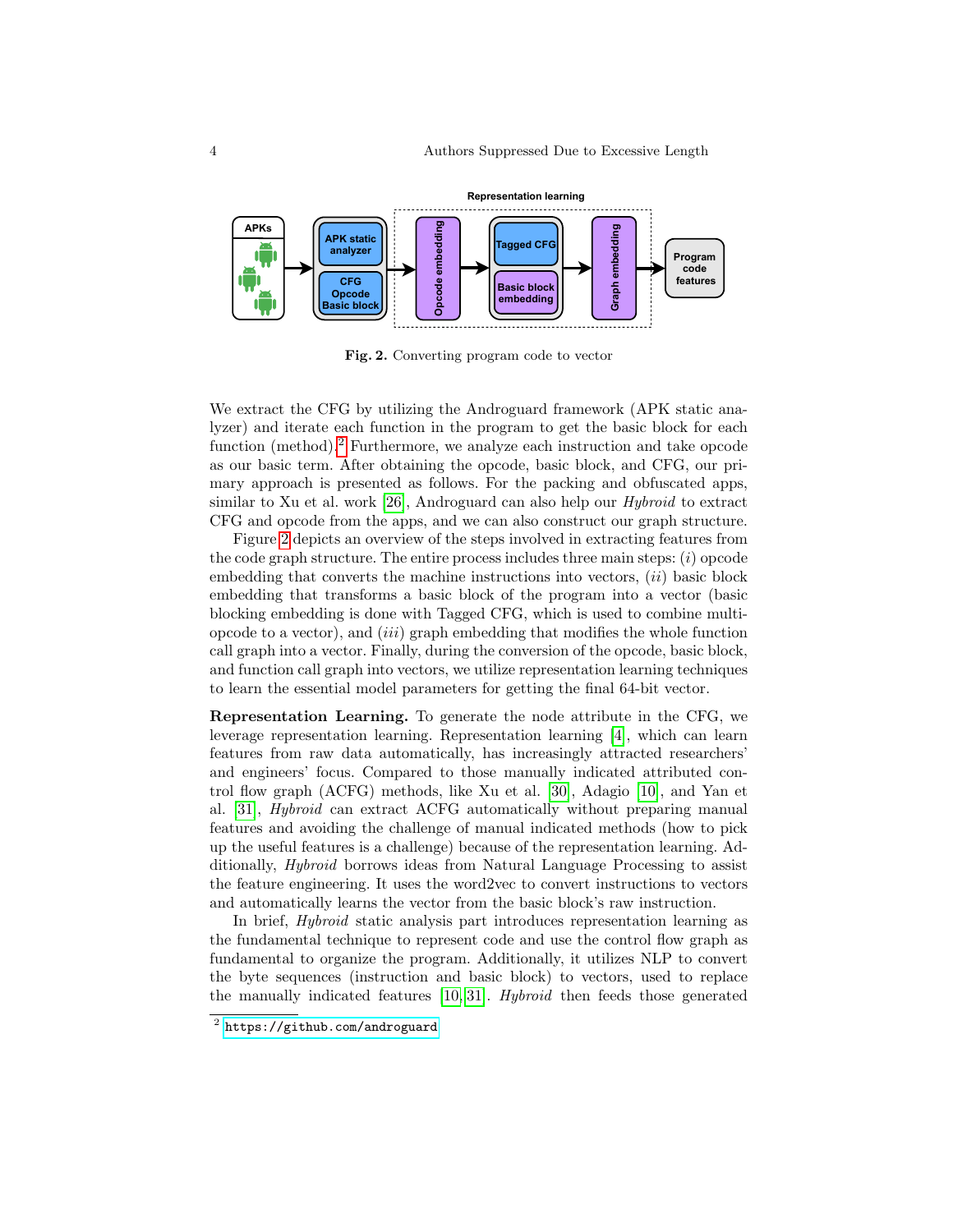vectors into a learning-based classifier to extract static features. In other words, Hybroid uses the transform learning technique to use the previously trained instruction2vec model to convert the byte sequences to vectors.

Opcode Embedding. To simplify the procedure, we replace instruction (opcode and operands) embedding with opcode embedding. The reason for this replacement is the following. First, the opcode represents Dalvik's instruction behaviors, whereas the operands represent the parameters. Dalvik's operands are virtual registers in a virtual machine. Those values are significantly affected by the underlying usage of Dalvik VM or ART VM. Thus, it is not possible to enumerate them all. Additionally, if various malware samples in the same family use the same malicious pattern, the opcode itself can capture these behaviors.

In theory, our opcode embedding method may suffer from the *operand re*moval problem [\[11\]](#page-18-8). A significant issue with operand removal is that all the Invoke-Virtual instructions have the same embedding vector, no matter what are the targets of the Invoke-Virtual instructions.[3](#page-4-0) For the opcode embedding method, or **opcode2vec**, we map each opcode  $op_i \in OP$  (where OP stands for the whole Dalvik opcodes) to a vector of the real number, using the word2vec model with the skip-gram method [\[18\]](#page-18-9). word2vec is an excellent feature learning technique, which is based on continuous bag-of-word and skip-gram techniques. The skip-gram learning technique uses the current opcode to predict the surrounding opcodes. We train our opcode2vec model with a large corpus of opcodes extracted from real applications.

Basic Block Embedding. In this work, we treat the basic block embedding in the control flow graph similarly to the sentence embedding in the natural language processing. Overall, we introduce our method for performing the basic block(nodes in control flow graph) embedding, which are described as follows. We utilize the weighted mean of a non-empty finite multi-set of instruction's opcode to calculate the basic block embedding. Assuming the function  $f$  includes nopcode and a l-dimensional vector represents each opcode, the weight of the corresponding non-negative weights  $w_1, w_2, \ldots, w_n$  are given as:  $\tilde{f} = \frac{\sum_{i=1}^n w_i x_i}{\sum_{i=1}^n w_i}$ , where  $x_i$  represents the *l*-dimensional opcode embedding and  $w_i$  stands for the weighted of each opcode.

Graph Embedding. After deriving the basic block embedding, we take the generated basic block embedding as the node embedding of the control flow graph. In other words, we perform graph embedding on a control flow graph level. The module's ultimate purpose is to convert the graph representation into a vector and then feed it as input for the neural network-based classifier. We take structure2vec [\[9\]](#page-17-5) graph embedding method to convert one graph to a vector.

We utilize the Equations  $(1)$ ,  $(2)$ , and  $(3)$  to convert a control flow graph to a graph-vector, which stands for the whole Android application. In our work, our graph-based control flow graph embedding includes two components. The first

<span id="page-4-0"></span><sup>&</sup>lt;sup>3</sup> All the calling instructions such as *invoke-super*, *invoke-direct*, *invoke-static*, and invoke-interface suffer from the same problem.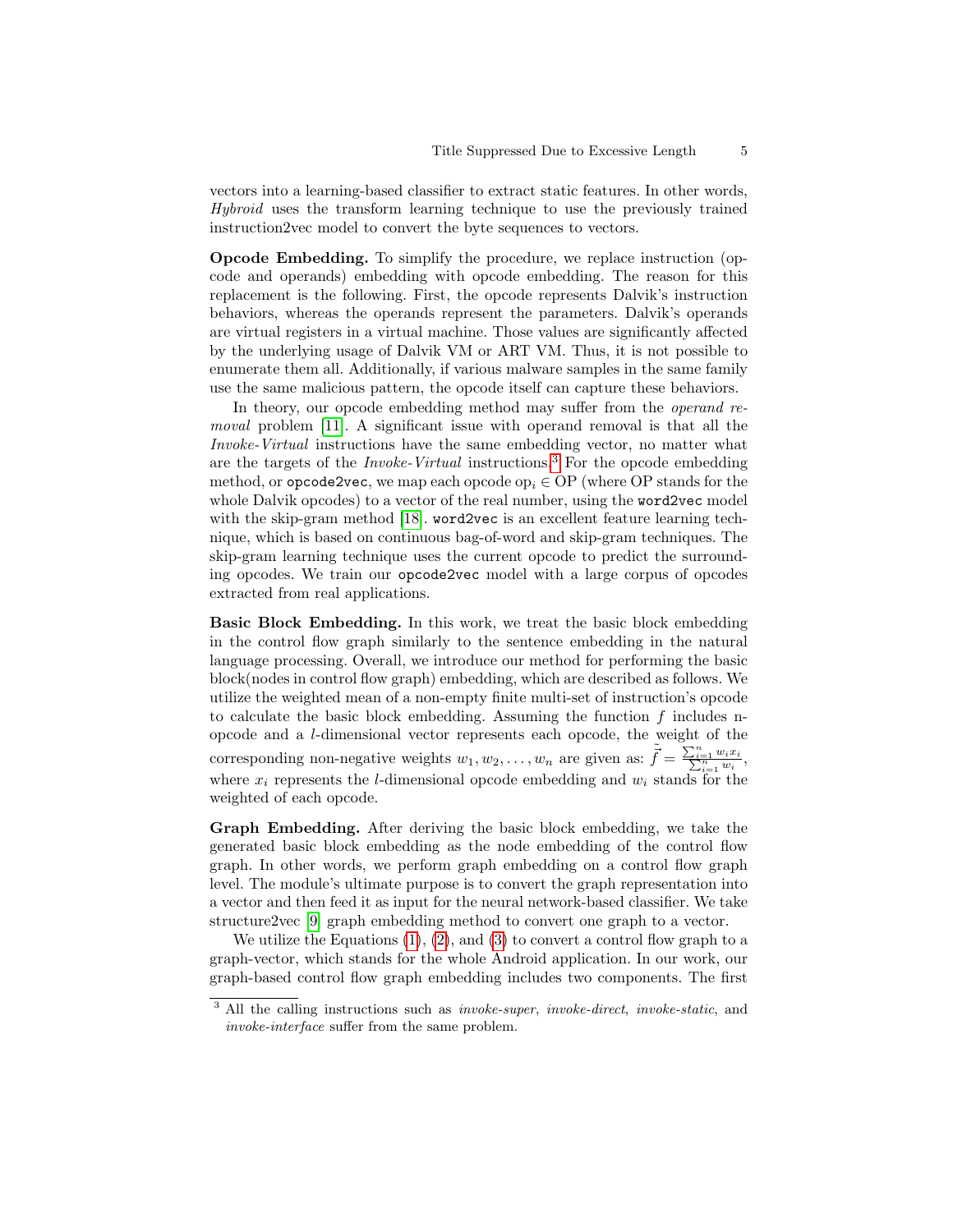#### Algorithm 1: Graph embedding

**Input:** Instruction embedding  $v_i : i \in I$ , control flow graph insider of a function  $g_f$ , parameter  $\alpha$ **Output:** Graph embedding  $v_f : f \in F$ **1** Initialize  $\mu_v^0 = R \vec{a} \cdot \text{d} \cdot \text{d} \cdot \text{d} \cdot \text{d} \cdot \text{d} \cdot \text{d} \cdot \text{d} \cdot \text{d} \cdot \text{d} \cdot \text{d} \cdot \text{d} \cdot \text{d} \cdot \text{d} \cdot \text{d} \cdot \text{d} \cdot \text{d} \cdot \text{d} \cdot \text{d} \cdot \text{d} \cdot \text{d} \cdot \text{d} \cdot \text{d} \cdot \text{d} \cdot \text{d} \cdot \text{d} \cdot \text{d} \cdot \text{d} \cdot \text$ 2 for  $t=1$  to T do  $3 \mid \text{for } v \in V \text{ do}$  $4$   $\Big|$   $l_v = \sum_{u \in N(v)} \mu_u^{(t-1)}$ 5  $\mu_v^{(t)} = \tanh(W_1 x_v + \sigma(l_v))$ 6  $v_f = W_2(\sum_{v \in V} \mu_v^T)/len(V))$ 7 return  $v_f$ 

<span id="page-5-3"></span>one is the control flow graph extraction, and the other is the graph embedding for each control flow graph, which is adapted from the structure2vec.

The graph vectors (nodes) are basic blocks for graph embedding, and the edges are connections among those basic blocks in the CFG. Each vector (node) contains a set of opcodes inside it. The basic block embedding constructs each node's feature. Finally, a *p*-dimensional vector  $\mu_i$  is associated with each vertex  $v_i$ . We use adapted structure2vec to dynamically update the  $p$ -dimensional vector  $\mu_i^{t+1}$  during the training of the network. The updating process is executed as follows:

<span id="page-5-0"></span>
$$
\mu_v^{(t+1)} = F(x_v, \sum_{u \in N_v} \mu_u^{(t)}), \forall v \in V.
$$
\n(1)

We randomly initialize the  $\mu_v^{(0)}$  at each vertex. In practice, we design the function  $F$  as follows:

<span id="page-5-1"></span>
$$
F(x_v, \sum_{u \in N_v} \mu_u^{(t)}) = \tanh(W_1 x_v + \sigma(\sum_{u \in N(v)} \mu_u))
$$
\n(2)

For an effective nonlinear transformation  $\sigma(.)$ , we define  $\sigma(.)$  itself as an n layer fully-connected neural network and the  $W_1$  is trainable parameter.

<span id="page-5-2"></span>
$$
\sigma(l) = P_1 * ReLU(P_2 * ... ReLU(P_n l))
$$
\n(3)

The overall CFG-based embedding algorithm is illustrated in Algorithm [1.](#page-5-3) The graph embedding generates the vector embedding after all iterations, and we use the average aggregation function as our last step to transform the vector embedding to the graph-based function embedding.

After deriving our graph embedding for the function call graph, we design a two-layer MLP (multilayer perceptron) network as our representation learning network to learn parameters used to convert the program code into vectors. In our network, malware detection is a binary classification issue. We label malware samples as 1 and benign samples as  $-1$  at training. During testing, we treat all predictions less than zero as benign and the rest as malicious.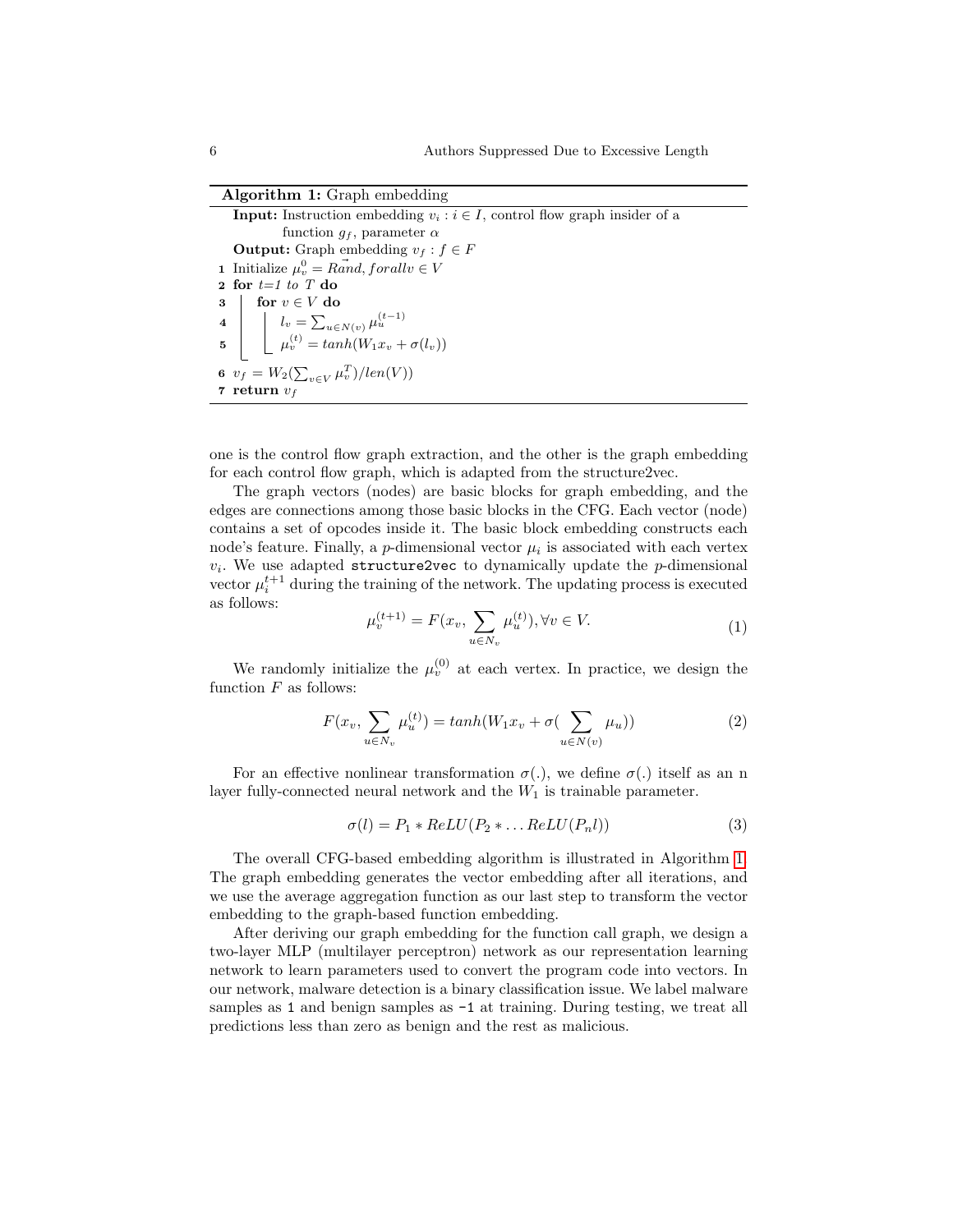

<span id="page-6-0"></span>Fig. 3. Dynamic analysis overview

$$
v_{f(G_h)} = \alpha * (( +b_{i1}), w_{i2} + b_{i2})
$$
\n
$$
\tag{4}
$$

where the  $w_{i1}, w_{i2} \in \mathbb{R}^p$  is the weight of the two-layer MLP network and the  $b_{i1}, b_{i2} \in \mathbb{R}^p$  is the offset from the origin of the vector space. In this setting, a function call graph  $G_h$  is classified as malicious if  $f(G_h) > 0$  and benign if  $f(G_h)$  < 0. The vector  $v_{f(G_h)}$  that corresponds to  $f(G_h)$  is collected as the final representation of the program code. By using the above-stated methods, we finally get a 64-bit vector representing the whole program code and present the static features of program code.

Last but not least, we should mention the transductive and inductive embedding. Our work relies on word2vec to convert instructions to vectors. This requires relying on a large and representative dataset to train the embedding: word2vec is a transductive approach and requires access to the entire alphabet. As our method focuses on instruction mnemonics, our transductive approach of word2vec did not influence the final results since graph embedding (convert the control flow graph to vectors) is an inductive approach in which graphs of the testing dataset are unknown at training time.

#### 2.2 Dynamic Features Preparation

Figure [3](#page-6-0) illustrates an overview of dynamic analysis (i.e., extracting features from network traffic). The whole process involves three main steps. The first step is the network flow generation that involves converting raw network traffic into network flow events. Alternatively, we could use deep packet inspection to extract network traffic features to understand the malware behavior better. However, this tactic cannot be applied to most real-world scenarios due to privacy concerns. In contrast, high-level flow features do not necessarily render a correct picture of malware behavior. To address this gap, we leverage static analysis, combining it with dynamic network analysis. In the second step, we normalize the flow features extracted from  $Argus<sub>1</sub><sup>4</sup>$  $Argus<sub>1</sub><sup>4</sup>$  $Argus<sub>1</sub><sup>4</sup>$  and in the last step, we use feature selection mechanisms to reduce and finalize our dynamic feature set.

Network Flow Generation. The raw data (PCAP files) captured from each application network traffic is fed into a packet parser to analyze network behav-

<span id="page-6-1"></span> $^4$  <https://openargus.org/>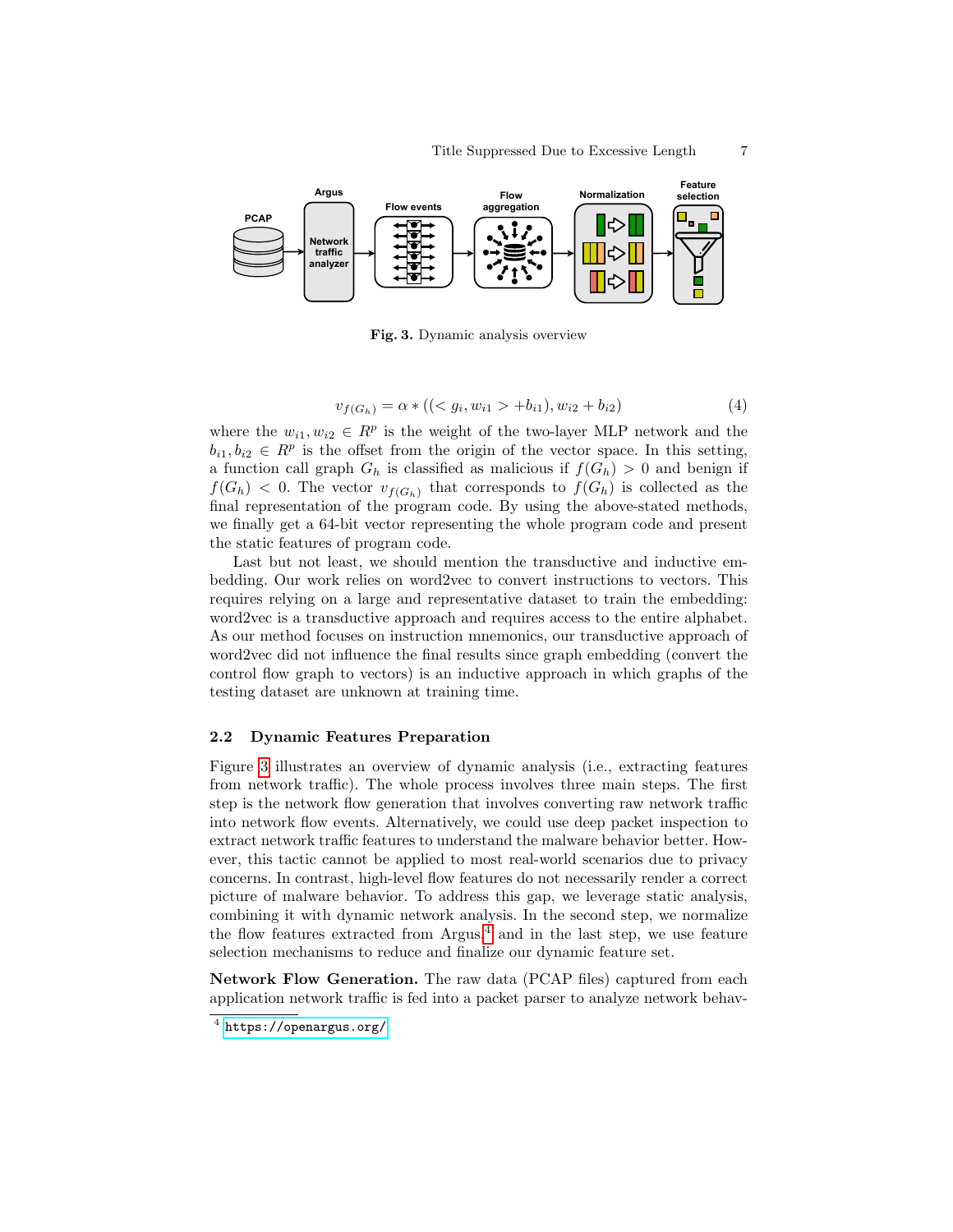iors. Our proposed solution uses the Argus network traffic analyzer to handle the first phase of our dynamic analysis. Argus is an open-source tool that generates bidirectional network flow data with detailed statistics for each flow. Argus defines a flow by a sequence of packets with same values for five tuples that are Source IP, Source Port, Destination IP, Destination Port, and Protocol.

However, the output values of Argus features' are almost numeric, except for two categorical values: direction and flag states. To map them into discrete values, we use the one-hot encoding that encodes categorical features as a one-hot numeric array for our feature generation. The output of Argus involves numerous flow events with around 40 feature sets related to each flow.

Since there are at least more than one flow events for each PCAP file, the next step is to map each bunch of flow events into one data sample. To handle this step, we aggregate the values of network flow features by calculating the mean values, appending them to a single record. These steps mentioned above perform as a preprocessing phase, which converts the raw network data into numeric values that create a dataset ready to train any machine learning model.

Normalization. The extracted features must be normalized before being given to the classification algorithms since their values vary significantly. For example, if we chose Euclidean distance as a distance measure for classification, normalization guarantees that every feature contributes proportionally to the final distance. To achieve normalization, we use min-max scaling as shown below:

$$
x^{1} = (x - min(x))/(max(x) - min(x))
$$
\n(5)

where  $min(x)$  and  $max(x)$  represent range values. This method returns feature values within the range  $[0,1]$ . An alternative method would be using standard scaling by subtracting the mean values of the features and then scaling them to unit variance. However, this method would mitigate the differences in the values, making the detection harder (we examined this experimentally).

Feature Selection. Selecting features is critical, as it affects the performance of the model. There exist two main reasons to reduce the number of features:

- 1. Complexity Reduction: When the number of features increases, most machine learning algorithms require more computing resources and time for execution. Thus, reducing the number of features is essential for saving time and resources.
- 2. Noise Reduction: Extra features do not always help to improve the algorithm performance. In contrast, they may produce severe problems related to model overfitting. Therefore, selecting a set of useful features reduces the possibility of model overfitting.

Before the training and testing phase, we implemented various feature selection algorithms to find the best set of final features for our analysis. We used three feature selection algorithms: Pearson Correlation, Extra Trees Classifier (extremely randomized trees), and a Univariate feature selection (select features according to the highest k scores). At the end of the process, we selected 13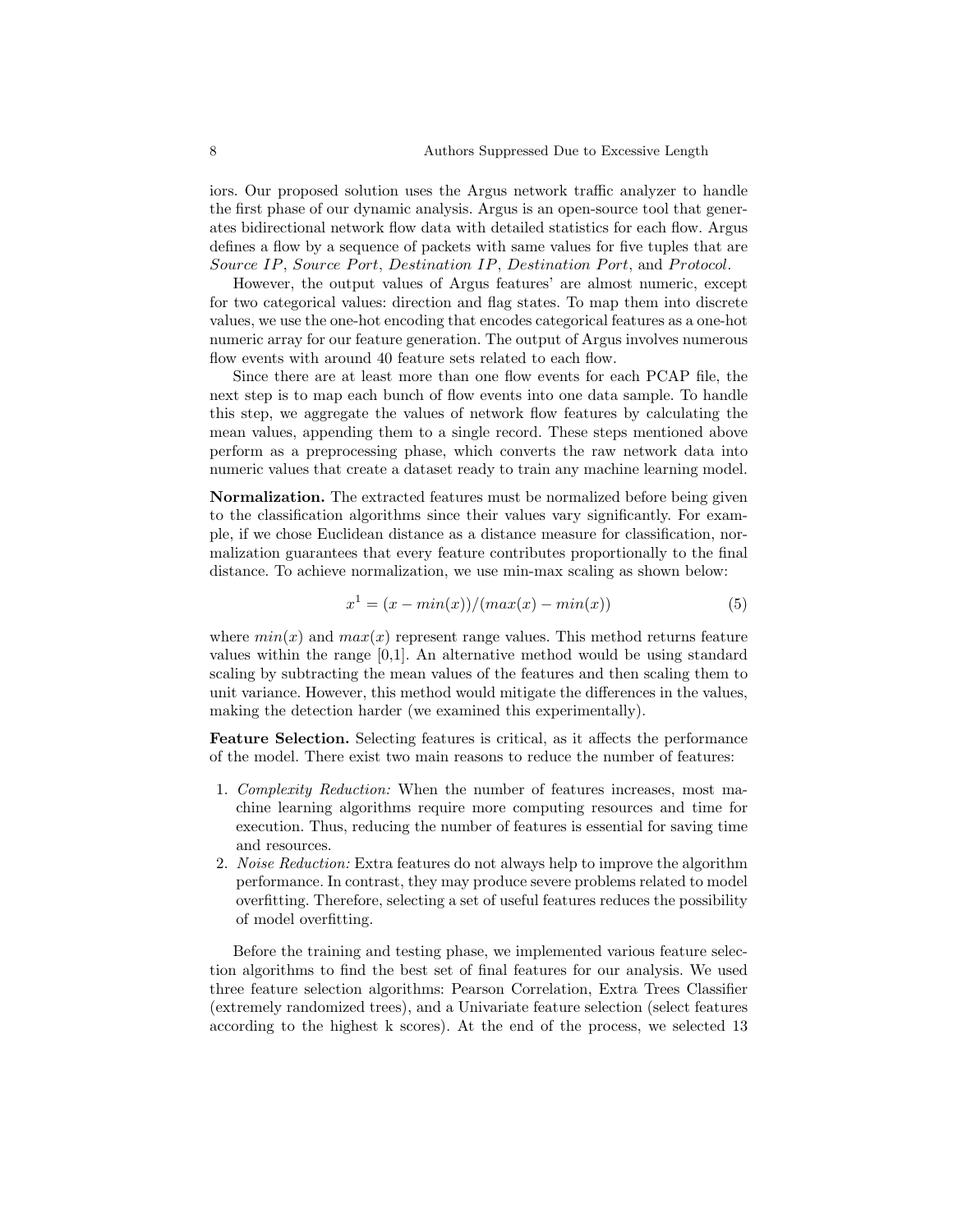<span id="page-8-0"></span>

|  |  | <b>Table 1.</b> List of network flow features |  |
|--|--|-----------------------------------------------|--|
|  |  |                                               |  |

| <b>Notation</b> | <b>Traffic Features</b>                         |
|-----------------|-------------------------------------------------|
| Mean            | Average duration of aggregated records          |
| sTos            | Source TOS byte value                           |
| dTos            | Destination TOS byte value                      |
| sTtl            | Source to destination TTL value                 |
| dTtl            | Destination to source TTL value                 |
| TotBytes        | Total transaction bytes                         |
| SrcBytes        | Source to destination transaction bytes         |
| DstWin          | Destination TCP window advertisement            |
|                 | SrcTCPBase Source TCP base sequence number      |
|                 | DstTCPBase Destination TCP base sequence number |
| Flgs_er         | <i>State flag for Src loss/retransmissions</i>  |
| Flgs_es         | State flag for Dst packets out of order         |
| Dir             | Direction of transaction                        |

network flow features for our final dynamic analysis feature engineering. These selected features describe the general behavior of the network activity for each data sample and can be found in Table [1.](#page-8-0)

However, we perform an extra analysis to explore the quality of selected features that are highly related to the target labels. We assume that any two features are independent without being redundant. To investigate the redundancy score, we use Kendall's correlation method (Figure [4\)](#page-9-0). Notice that any two independent features are interpreted as redundant if the correlation score is extremely high, whereas a high correlation between dependent features is desired.

Observation of Malware Network Communications. We check the type of communication to spot if the applications use secure communication channels or transmit the data on unencrypted flows. We can make observations about the entire encrypted data flows instead of just the handshake or individual packets. This is done by extracting the features of each data record by flow-level instead of packet-level approach. As we can see in Table [2,](#page-10-0) a relatively small number of applications are using encryption for communication. When we compared malicious to benign applications traffic, we found out that the communications that initially start with more upload than download traffic are more likely to be malicious. The reason is that when malware connects to a control server, it often identifies itself with a client certificate, which is rarely seen during normal TLS usage. Another aspect we notice is that after the initial connection to the control server has been established, the channel is often kept open but idle, with only regular keep-alive packets being sent.

When comparing these two aspects with what ordinary TLS traffic created in an HTTPS session in a browser looks like, one can easily see a very different behavior: when requesting a website, the initial upload usually consists only of a GET request (little upload), with a large response in the form of web page content being sent from the server (large download). However, *Hybroid* results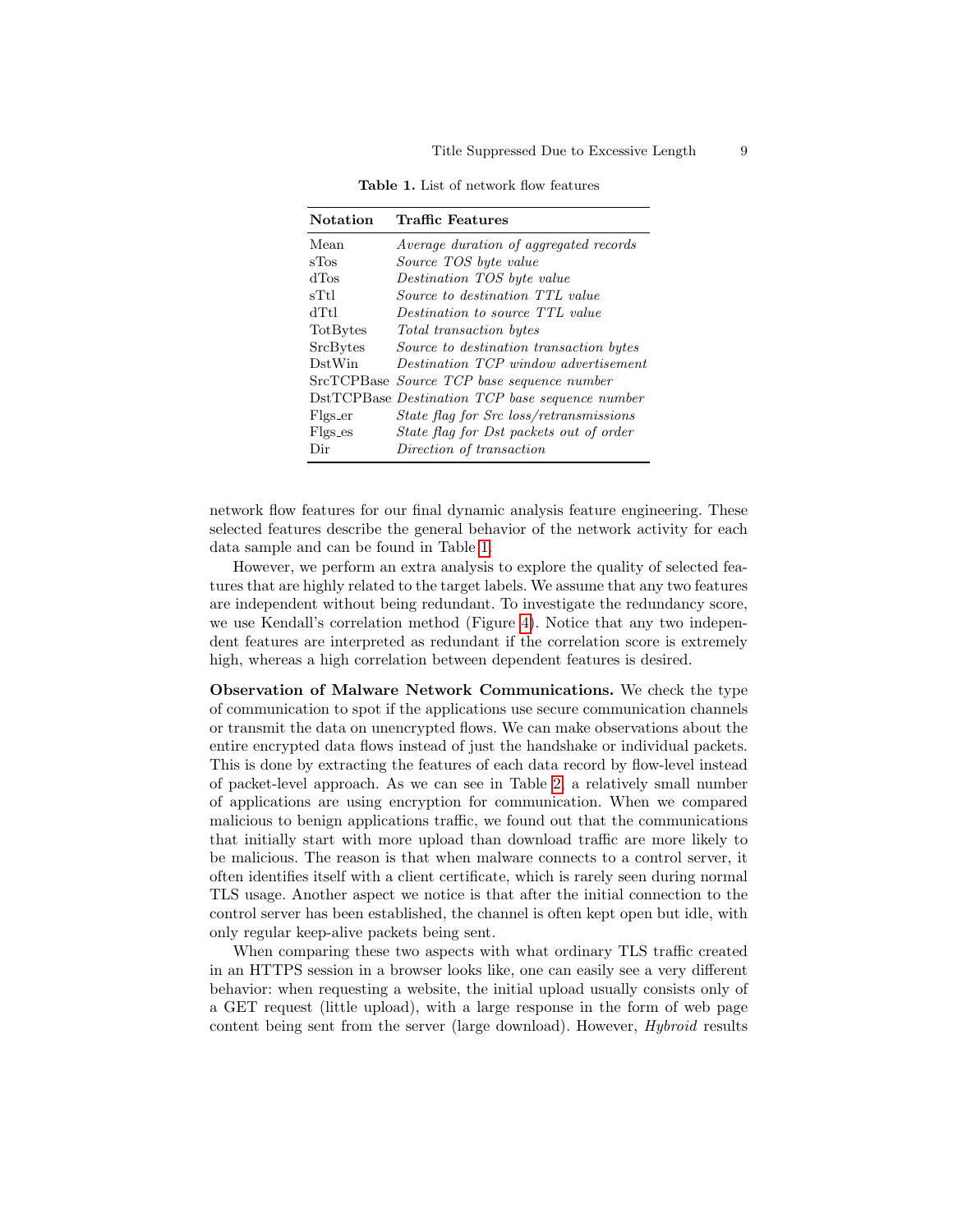

<span id="page-9-0"></span>Fig. 4. Dynamic network flow feature correlation scores

(see Section [3.5\)](#page-12-0) of malware detection and categorization show that analyzing flow metadata would be effective on encrypted flows too.

#### 2.3 Machine Learning Classification

The classification aims to detect and categorize the APK samples, whether the source APK is a benign application or a specific type of malware. In the beginning, we tested various supervised learning algorithms (support vector machines, naive Bayes, decision tree, random forests, and gradient boosting) to assess classifier performance. The differences of using various learning algorithms confirm our methodology that the selected static and dynamic features help to identify the distinction between benign and malicious APKs. Test results revealed that SVM and naive Bayes demonstrated the worst performance and were thus excluded from the tests.

For model validation, we used the cross-validation technique to test whether the model can predict new samples that were not used in previous estimations. The intention for cross-validation is to reduce the chance of overfitting or selection bias and improve the model's generalization to an independent dataset.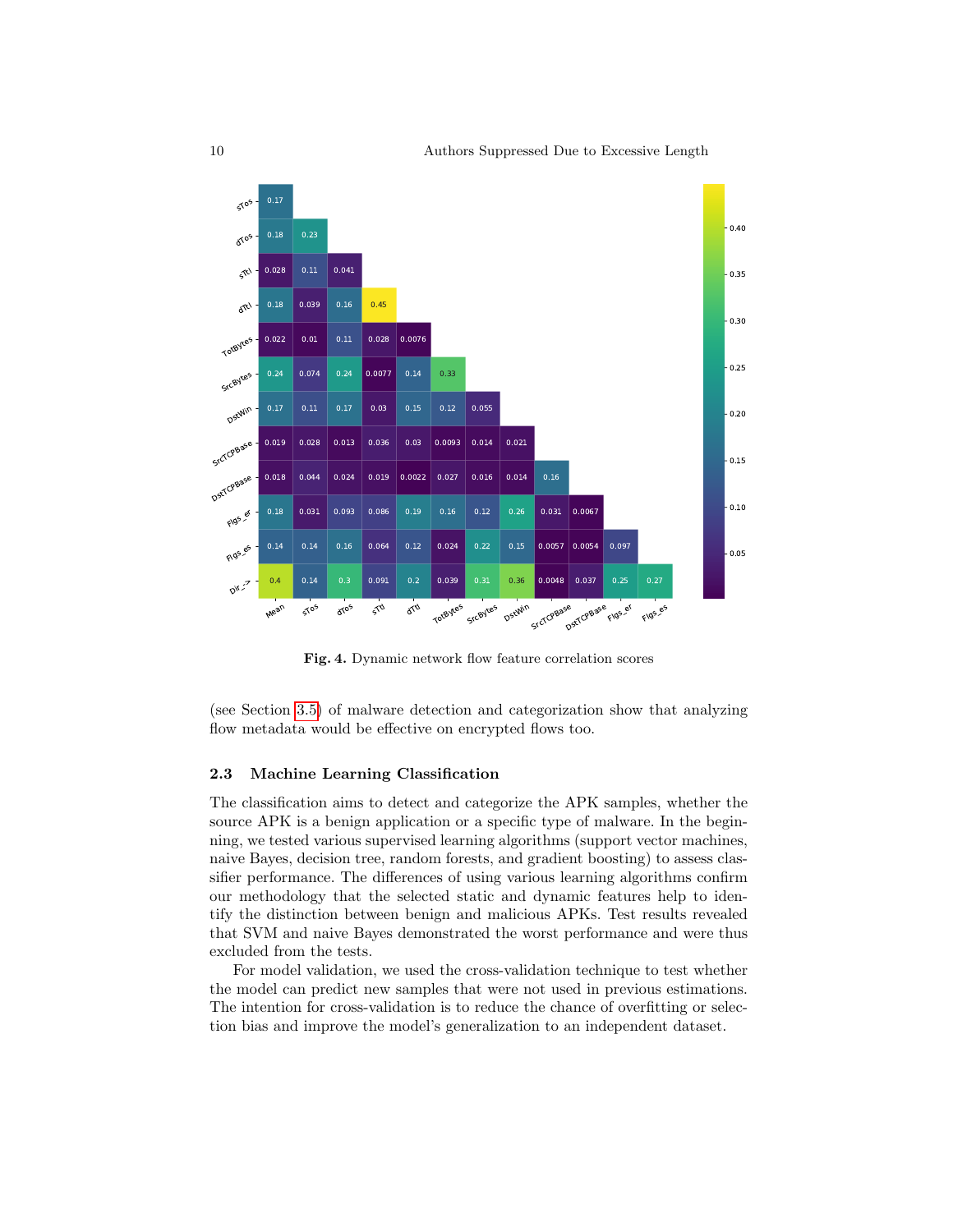<span id="page-10-0"></span>

| Category   | <b>HTTP Flow TLS Flow</b> |          |
|------------|---------------------------|----------|
| Adware     | 52.00%                    | $8.00\%$ |
| Ransomware | 29.22%                    | $0.00\%$ |
| Scareware  | 61.38%                    | 10.89%   |
| SMSmalware | 52.20%                    | 10.28%   |

Table 2. Type of malware category communication networks

# 3 Evaluation

We use different types of machine learning metrics to test and evaluate  $H_{\nu}$ broid. To do so, we leverage a dataset that contains the original APK files and the mobile network traffic data generated by the applications. Next, we seek to identify the best detection classifier, and based on classifier performance, we try to use different parameter engineering. We compare our solution with other machine learning state-of-the-art related works, such as static and dynamic analyses based detection. The extracted results prove the advantages of our proposed solution, which combines the static and dynamic analysis of Android malware into a unified classification procedure.

#### 3.1 Experimental Setup

We implemented the proposed methods using Python, Scikit-Learn, Tensorflow, and Keras. We set up our experiments on our Euklid server with 32 Core Processor, 128 GB RAM, and 16 GB GPU. Besides, we used 5-fold cross-validation. To obtain a reliable performance, we averaged the results of the cross-validation tests, executed each time with a new random dataset shuffle.

#### 3.2 Evaluation Metrics

Due to the imbalanced nature of the dataset (see Section [3.3\)](#page-11-0), accuracy may not be the only reliable indicator of classifier performance. Thus, the performance of detection and categorization will be evaluated with metrics such as precision, recall, and F-measure (F1-score). In general, the accuracy metric is used when true negatives and true positives are crucial; the F1-score is used when false positives and false negatives are more important. When the class distribution is nearly equal, accuracy can be used, whereas the F1-score is a better metric when we have imbalanced classes. However, in most real-life classification problems, the datasets are imbalanced, and therefore, the F1-score is a better metric to evaluate the model. However, since other related studies report accuracy as their primary evaluation metric, we also compare and consider accuracy as a comparison metric. Another metric to evaluate our work is to consider the receiver operating characteristic (ROC) curve, which presents the true positive rate (TPR) against the false positive rate (FPR).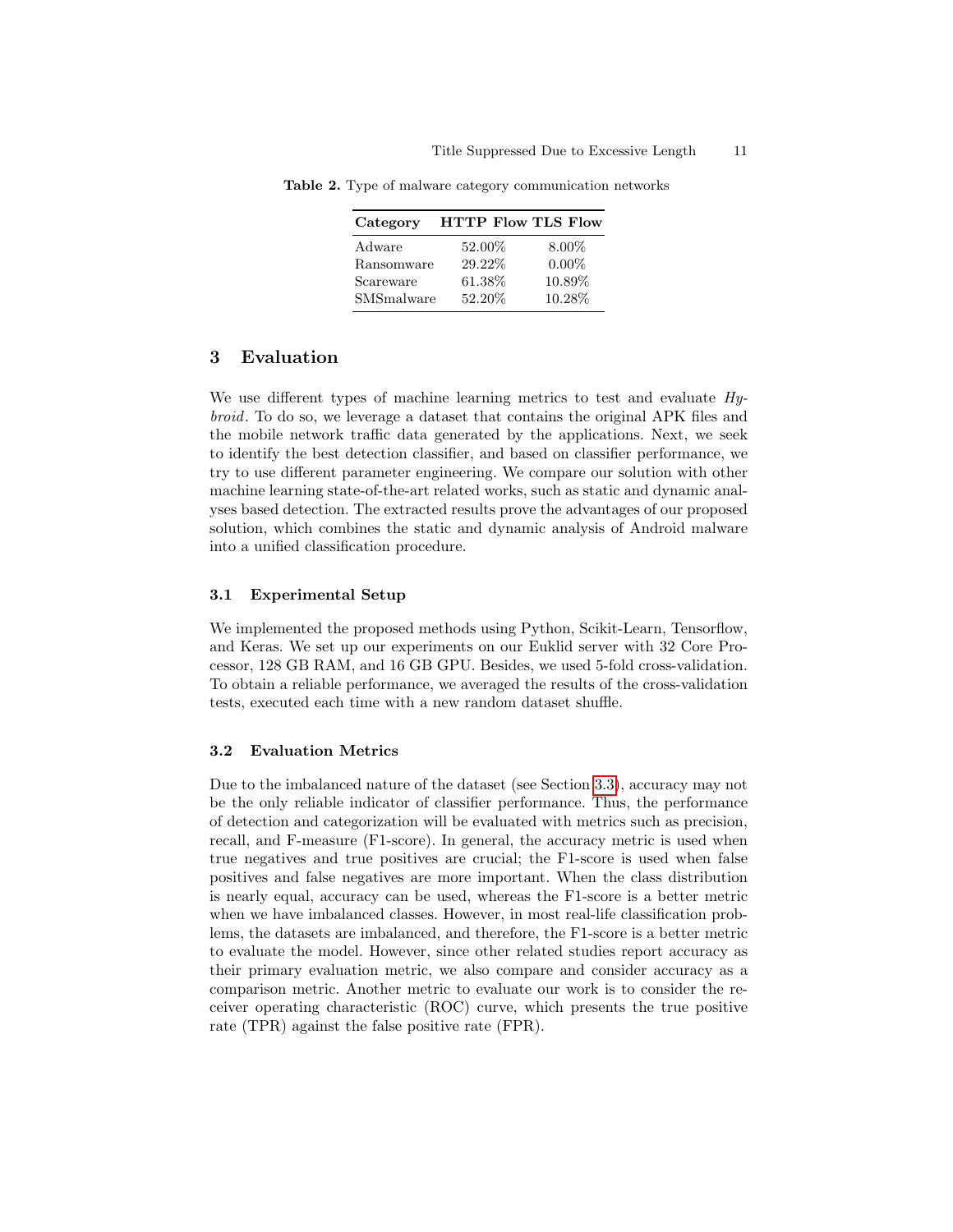| Name                           |                | <b>Number Description</b>                                   | $Distribution(\%)$ |
|--------------------------------|----------------|-------------------------------------------------------------|--------------------|
| APK files<br><b>PCAP</b> files | 2,126<br>2,126 | All program code files<br>All the raw network traffic files | 100\%<br>100\%     |
| Benign APKs                    | 1,700          | No. of benign APK                                           | $80\%$             |
| Adware APKs                    | 124            | No. of Adware category APK                                  | $5.9\%$            |
| Ransomware APKs                | 112            | No. of Ransomware category APK                              | $5.2\%$            |
| Scareware APKs                 | 109            | No. of Scareware category APK                               | $5.2\%$            |
| SMSmalware APKs                | 101            | No. of SMSmalware category APK                              | 4.7%               |

<span id="page-11-3"></span>Table 3. Dataset descriptions

## <span id="page-11-0"></span>3.3 Dataset

For the dataset, we use the public CICAndMal2017 [\[13\]](#page-18-10). The benign applications were collected from the Google play market published in 2015, 2016, and 2017. On the other hand, the malicious ones were collected from various sources such as VirusTotal<sup>[5](#page-11-1)</sup> and Contagio security blog<sup>[6](#page-11-2)</sup>. The dataset includes 426 malware and 1,700 benign samples with their corresponding network traffic raw data, which are delicately captured from physical smartphone devices while running the applications.

In the networking part, the phones' behavior was generated by scripts, which imitated normal phone usage like phone calls and utilized SMS along with GPS spoofing and web browsing. Every phone was also connected to a Gmail, Facebook, Skype, and WhatsApp account. The normal behavior of phones was captured in PCAP files that served as the entry point in our work. After infecting every phone with malware from the malware pool provided with the dataset in the form of APK files, the resulting network communication was collected. Table [3](#page-11-3) provides a short description of the CICAndMal2017 dataset.

## 3.4 Power Law and Opcode Embedding

Before moving to our evaluation tasks, we use the distribution of our opcode to prove the reasonability of using natural processing language techniques in our works. In order to get the reasonable opcode2vec module, we pre-train the opcode2vec by the AndroZoo dataset. We extract all opcodes by the Androguard tool and obtain 18,240,542 opcodes in total. Then, we take those opcodes as our word corpus to train the opcode2vec model. Figure [5](#page-12-1) presents the opcode distribution for the above datasets. More specifically, it shows Dalvik's opcode distribution, which has 216 opcodes, and the top-20 opcodes are presented. They all follow the power-law distribution, which makes borrowing word embedding techniques from natural language processing to do opcode embedding reasonable.

<span id="page-11-1"></span> $5$  <https://virustotal.com>

<span id="page-11-2"></span> $^6$  <http://contagiominidump.blogspot.com>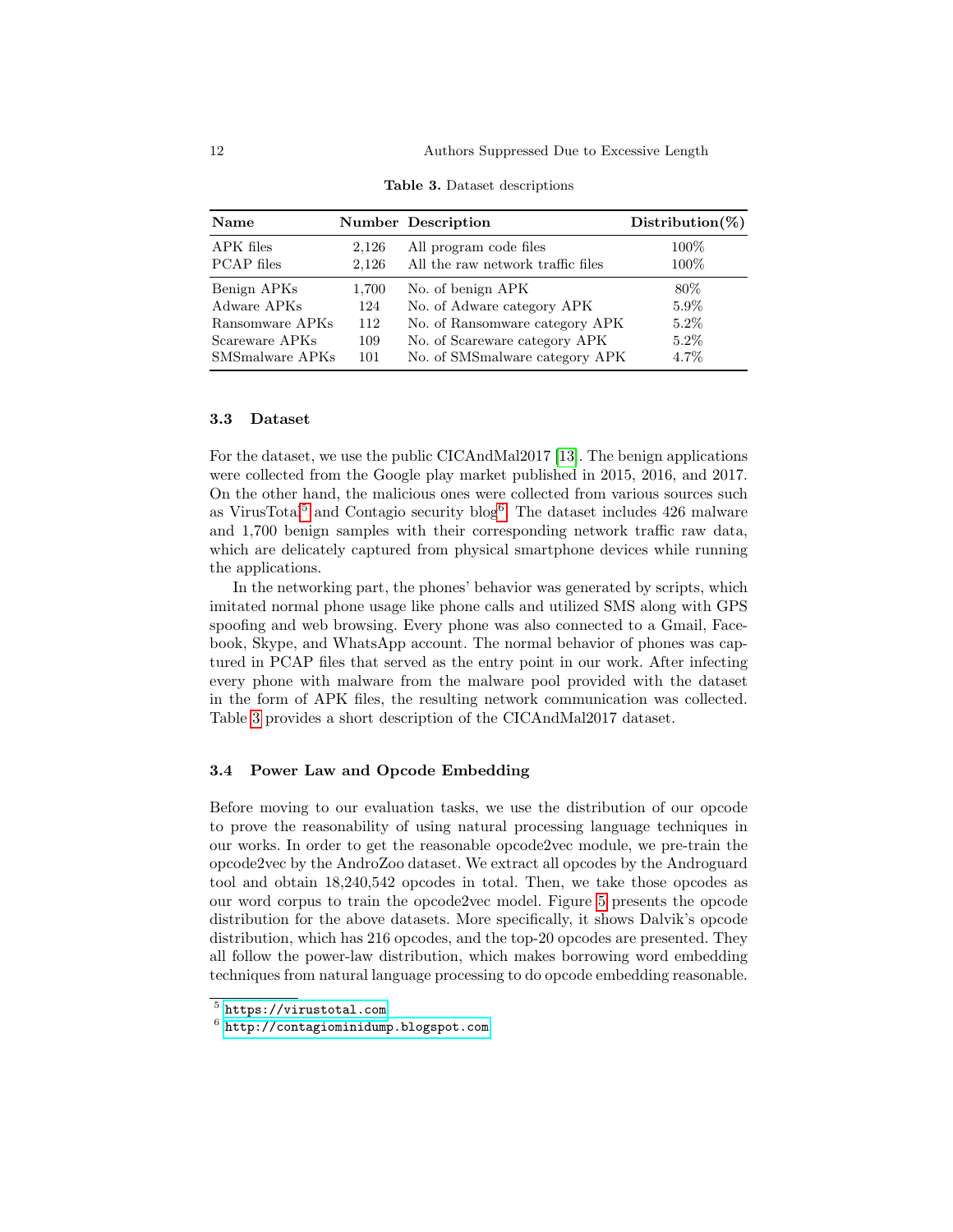

<span id="page-12-1"></span>Fig. 5. Power-law distribution for Dalivk opcodes



<span id="page-12-2"></span>Fig. 6. Malware detection overall performance of different related works

#### <span id="page-12-0"></span>3.5 Performance of Classifiers

In this section, the evaluation of the Android malware detection and categorization algorithms is presented in detail. For the malware detection experiments, we compare *Hybroid* with other related solutions. Figure [6](#page-12-2) shows the difference between our solution and the other malware detection schemes. Hybroid demonstrates an accuracy of 97.0% (Figure [6-](#page-12-2)a), while CIC2017 [\[13\]](#page-18-10), DREBIN [\[3\]](#page-17-6), SVM [\[8\]](#page-17-7), and Adagio [\[10\]](#page-18-0) demonstrate accuracy of 87.6%, 95.4%, 93.9%, and 89.3%, respectively. Other metrics, such as F1-score, precision, and recall, are also presented in Figures [6-](#page-12-2)b, [6-](#page-12-2)c, and [6-](#page-12-2)d.

In addition, Figure [7](#page-13-0) shows the ROC curve of our solution and the other compared algorithms, while TPR is plotted against the FPR for the various thresholds of the detection methods. As the ROC curve shows, Hybroid demonstrates the best performance (represented by the purple line), which means that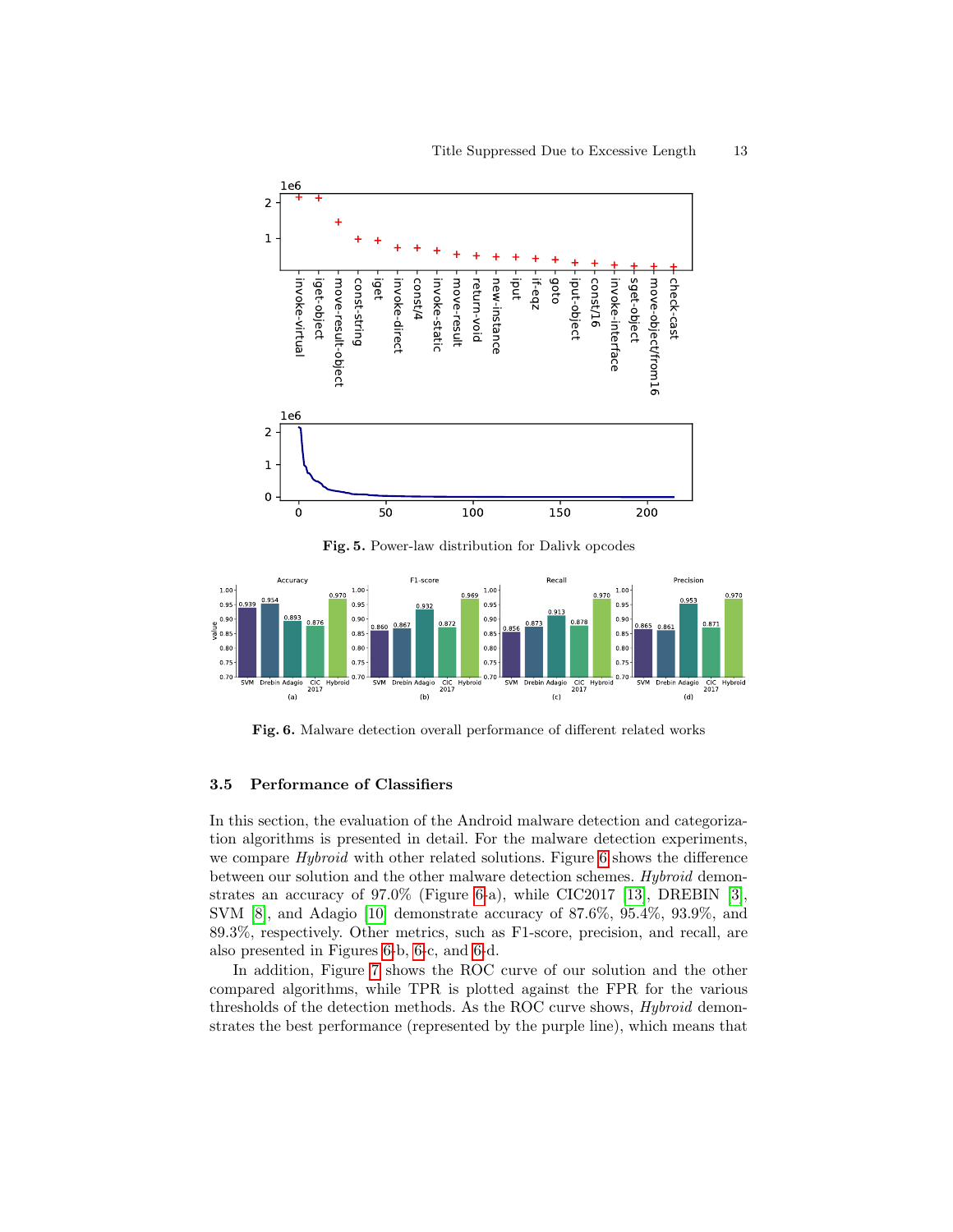

<span id="page-13-0"></span>Fig. 7. Malware detection ROC curve of different related works

the combination of static and dynamic features boosts the classifier performance. Besides, we can observe, Hybroid presents the best area under the ROC curve (AUC), which is 99.6%, while the Adagio method shows the worst AUC of 86.7%. The Figure [7](#page-13-0) also presents AUCs of the other compared solution classifiers.

To evaluate our work independently, we tested three various classifiers (decision tree, random forest, and gradient boosting) with static, dynamic, and combined features. We tested these three classifiers to identify differences in the performance of final classifiers. The obtained results confirmed that the combination of static and dynamic features yields the best performance. Moreover, we saw that the decision tree classifier demonstrates the lowest accuracy, precision, and recall compared to the other algorithms. Decision tree is also prone to overfitting. Random forest presented higher accuracy, precision, and recall as a more robust model than decision tree, limiting overfitting without substantially increasing error. On the other hand, compared with random forest, gradient boosting demonstrates the best metric results in our framework, implying that it is the most effective supervised learning algorithm for our experiment.

Gradient boosting is similar to random forest with a set of decision trees but with a main difference. It combines the results of week learners along the way, unlike random forest combines the results by majority rules or averaging at the end of the process. This accounts for the difference in the results.

Figure [8](#page-14-0) shows the performance for the malware detection task. In the F1 score of various classifiers, we witness that combined features with gradient boosting achieve the best F1-score, which is 97%. Meanwhile, we only get 93% with static features from the program code and 95% with dynamic features from network flow. On the other hand, among the three classifiers with combined features, the gradient boosting classifier yields the best precision result, which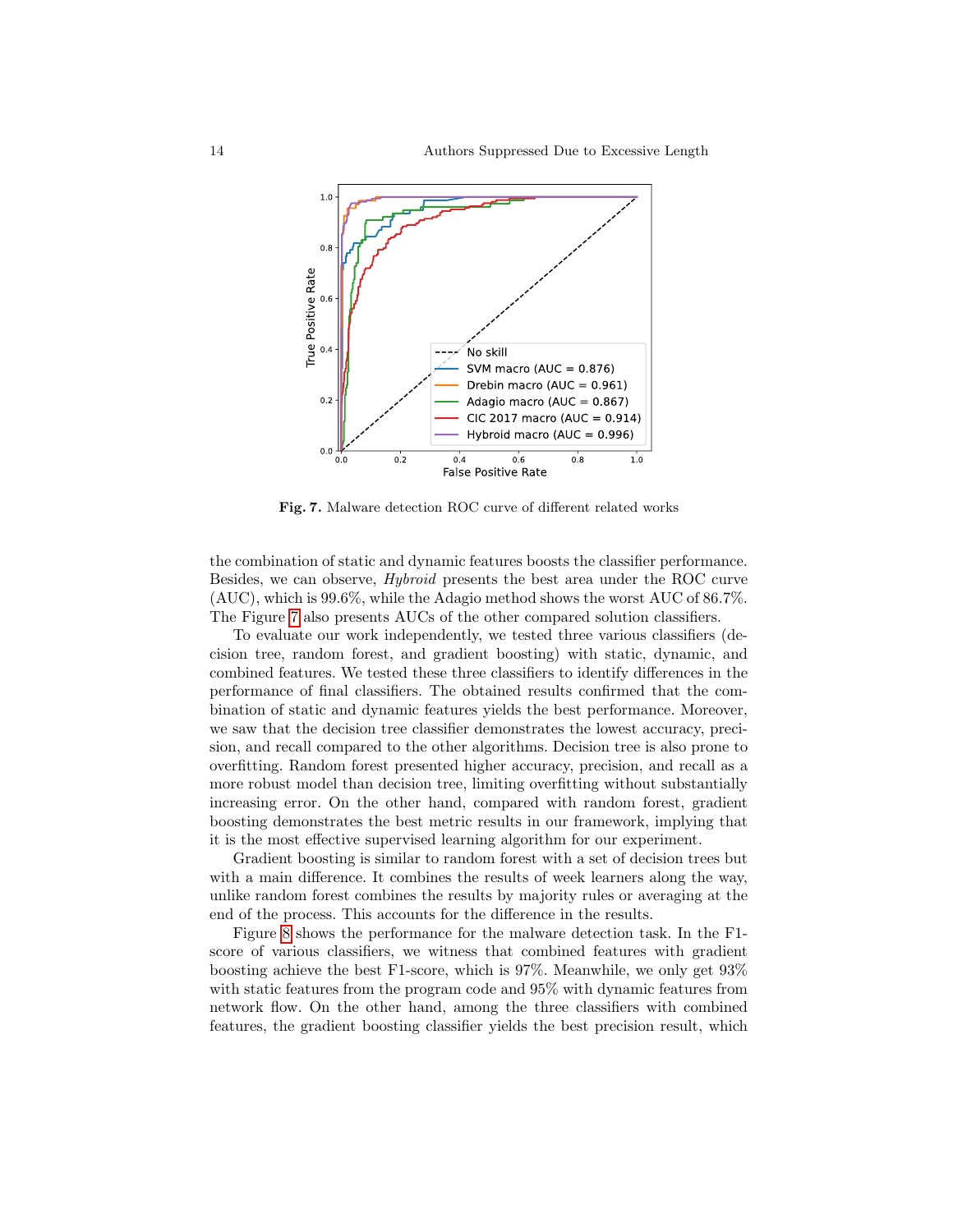

<span id="page-14-0"></span>Fig. 8. Malware detection performance of the different classification algorithms



<span id="page-14-1"></span>Fig. 9. Malware categorization performance of the different classification algorithms

is 97%. Meanwhile, random forest and decision tree demonstrate a precision of 96% and 91%, respectively.

Subsequent to the malware detection, we also evaluated Hybroid with the malware categorization, which is a multi-label classification task. We see from Figure [9](#page-14-1) that the gradient boosting classifier receives the best results with combined features, namely 94% precision, 94% recall, and 94% F1-score. With the random forests classifier, our *Hybroid* also demonstrates significant results with a 92% F1-score. Figure [9](#page-14-1) (a, b, c) depicts the evaluation results with F1-score, recall, and precision in detail.

Also, Figure [10](#page-15-0) illustrates the ROC curves for the malware categorization task. Different curves show the different values of AUC. As it is shown, Hybroid demonstrates 97.6% macro accuracy on average for malware categorization, and categorization of the benign class receives the best performance AUC for 99.5%. For SMSware, we obtained the worst AUC, i.e., 94.6%. One potential reason for this issue could be the small number of SMSware in the dataset (only 4.7% samples are SMSware).

# 4 Limitation and Future Work

Although we combined static and dynamic analysis to improve the performance of Hybroid, some issues need to be addressed in the future. The biggest chal-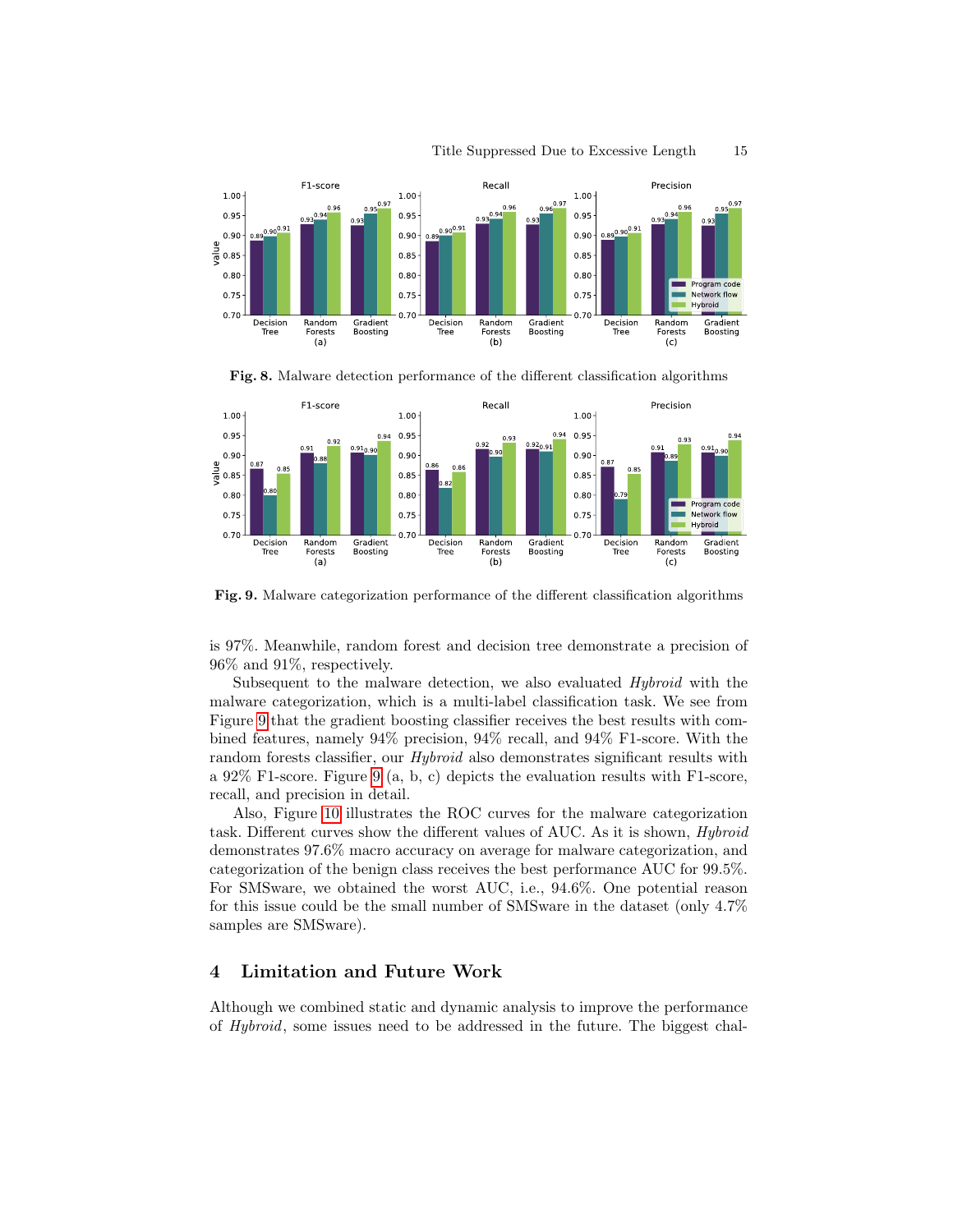

<span id="page-15-0"></span>Fig. 10. Malware categorization ROC curve of gradient boosting

lenge is the lack of labeled data for CICAndMal2017 by Lashkari et al. [\[13\]](#page-18-10). They include only 426 malware and 1,700 benign APKs and their corresponding network traffic raw files. The main challenge is not having an alternative good-quality public dataset that covers the network traffic captured on real Android devices. For the malware detection, especially for the static feature-based work, the dataset with 2,126 samples is too small. However, for the networking dynamic feature-based work, 2,126 is a classic number. Actually, most networking dynamic analysis studies evaluate their frameworks with similar numbers, such as Jeon et al. [\[12\]](#page-18-11) evaluate on 1,401 samples (1,000 malware and 401 benign) or Onwuzurike et al. [\[20\]](#page-18-12) take 2,336 benign and 1,892 malware samples. Despite the static analysis work that needs more data samples, the number for networking dynamic analysis is normal. To address the lack of enough labeled data in the static analysis, we also separately trained and tested our static graph-based model with 45,592 malware and 90,313 benign samples following TESSERACT [\[23\]](#page-18-13) policies (we split 80% of the whole dataset for training and the other 20% for testing). These data samples are captured from the Andro-Zoo<sup>[7](#page-15-1)</sup>, VirusShare<sup>[8](#page-15-2)</sup>, VirusTotal and we achieved the accuracy and F1-score of 95.0% and 96.0% respectively which shows that our methodology demonstrate competitive results on much larger dataset too.

Also, for the static analysis, Hybroid is affected by the obfuscated APKs, and we cannot successfully extract graph features from 47 obfuscated APKs. To further improve the robustness of Hybroid, we plan to extend CICAndMal2017

<span id="page-15-1"></span> $\frac{7}{7}$  <https://androzoo.uni.lu>

<span id="page-15-2"></span><sup>8</sup> <https://virusshare.com>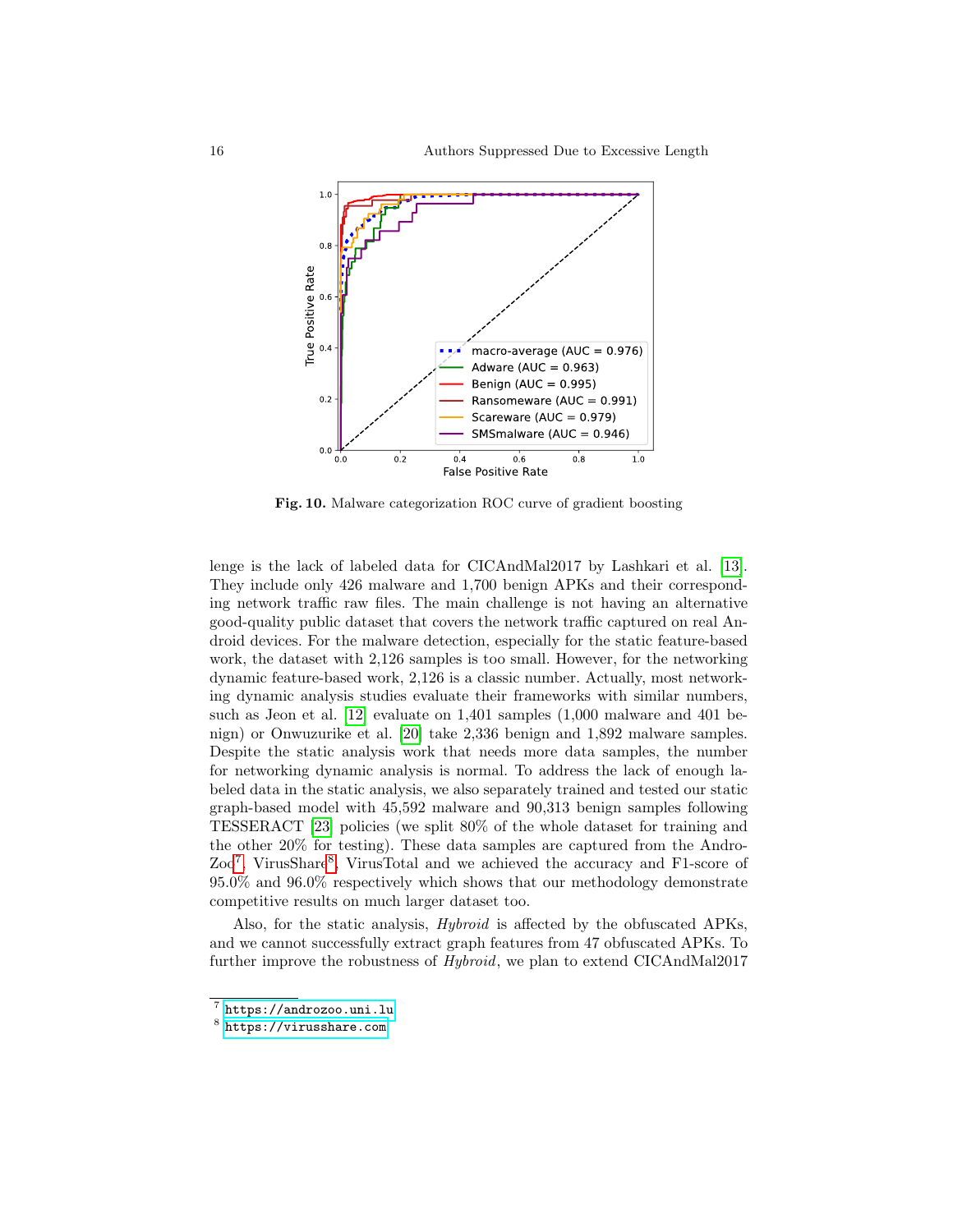dataset in the near future to have more labeled network traffic data which are captured from Android real devices.

# 5 Related Work

Detecting Android malware and categorizing its families have attracted much attention from researchers as Android smartphones are gaining increasing popularity. Methods for Android malware detection are generally classified into traditional feature codes and machine learning.

For the traditional feature-based approaches, the detectors inspect the classical malicious behaviors. For example, program code-based malware detection methods extract features from the code itself. Technically, those features include permission  $[2,32]$  $[2,32]$ , API call  $[1,3,22,32]$  $[1,3,22,32]$  $[1,3,22,32]$  $[1,3,22,32]$ , N-gram  $[3]$ , and CFG  $[10]$  based methods. Malware detection methods that use permissions and intents extract them from manifest files to detect Android malware [\[3\]](#page-17-6). In general, DREBIN performs a comprehensive static analysis, gathering as many application features as possible. These features are embedded in a joint vector space, such that typical malware patterns can be automatically identified and used to explain our method's decisions. In contrast with our work, DREBIN takes permissions and intents from manifest files, which cannot work for the obfuscated APKs. Meanwhile, Hybroid takes the graph structure from the program code, which obfuscation cannot affect. Additionally, we consider dynamic features from network flow, whereas DREBIN only considers the static features.

Graph-based malware detection systems use the graph structure for detection purposes, such as the Apk2vec [\[19\]](#page-18-15) and the Adagio [\[10\]](#page-18-0). Adagio [\[10\]](#page-18-0) shows a kernel-hashing-based malware detection system on the function call graph, which is based on the efficient embeddings of function call graphs with an explicit feature map inspired by a linear-time graph kernel. In an evaluation with real malware samples purely based on structural features, Adagio outperforms several related approaches and detects 89% of the malware with few false alarms, while it also allows for pinpointing malicious code structures within Android applications. Both the Adagio and our solution are based on the function call graph of Android applications. However, we design the graph embedding based on the function call graph, whereas Adagio uses the kernel-hashing method. In addition, we also take the network flow into our *Hybroid* to obtain the dynamic features.

Machine learning and deep learning techniques are also heavily introduced into the network traffic analysis. Researchers use manual indicated features to recognize a network traffic application pattern with traditional machine learning algorithms, such as traffic classification, network security, and anomaly detection [\[15,](#page-18-4)[25](#page-18-6)[,32\]](#page-19-2). Finally, for network traffic analysis, there are three different granularities: raw packet, flow, and session levels [\[13,](#page-18-10)[16,](#page-18-5)[24,](#page-18-16)[25\]](#page-18-6). CICAndMal2017 [\[13\]](#page-18-10) takes network traffic as the dynamic features to detect and categorize the Android malware. Compared to our work, it only considers the network flow rather than other static features, such as program code, permissions, and intents.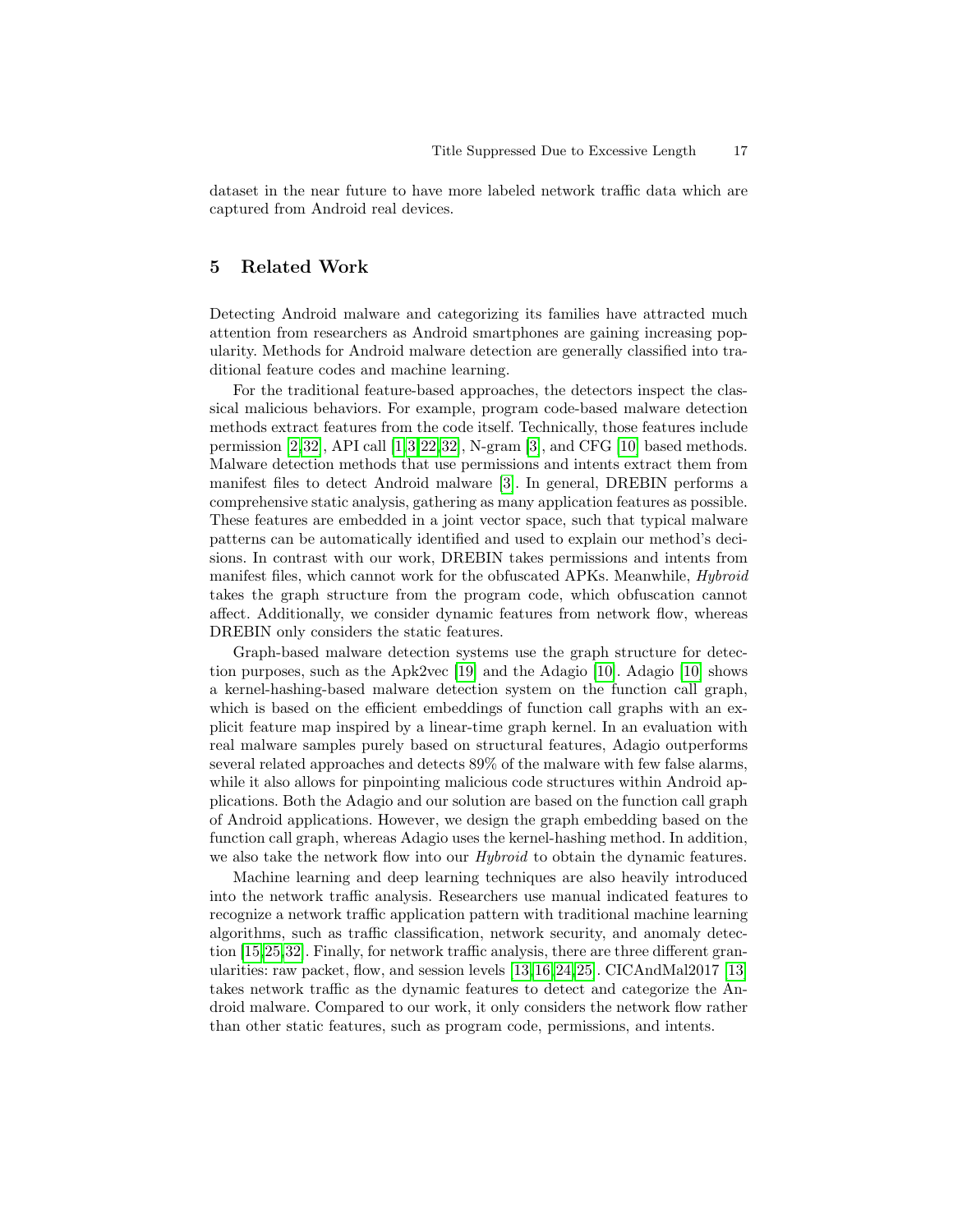# 6 Conclusion

In this paper, we presented Hybroid, a layered Android malware classification framework, which utilizes network traffic as a dynamic and code graph structure as static behavioral features for malware detection. As a hybrid approach, it extracts not only 13 network flow features from the original dumped network dataset but also introduces NLP inspired technique based on function call graph embedding that converts the whole graph structure of an Android application into a vector. Hybroid utilizes the network flow features in combination with the graphs vectors to detect and categorize the malware. Overall, it demonstrates an average accuracy of 97.0% and 94.0% in detecting and categorizing the Android malware, respectively. The empirical results imply that our stated solution is effective in the detection of malware applications.

# Acknowledgments

This project has received funding from the European Union's Horizon 2020 research and innovation programme under grant agreements No. 830892 (SPARTA), No. 883275 (HEIR), and No. 833115 (PREVISION).

# References

- <span id="page-17-8"></span>1. Aafer, Y., Du, W., Yin, H.: Droidapiminer: Mining Api-Level Features for Robust Malware Detection in Android. In: International conference on security and privacy in communication systems (2013)
- <span id="page-17-3"></span>2. Arora, A., Garg, S., Peddoju, S.K.: Malware Detection Using Network Traffic Analysis in Android Based Mobile Devices. In: International Conference on Next Generation Mobile Apps, Services and Technologies (2014)
- <span id="page-17-6"></span>3. Arp, D., Spreitzenbarth, M., Hubner, M., Gascon, H., Rieck, K., Siemens, C.: Drebin: Effective and Explainable Detection of Android Malware in Your Pocket. In: The Network and Distributed System Security Symposium (NDSS) (2014)
- <span id="page-17-4"></span>4. Bengio, Y., Courville, A., Vincent, P.: Representation Learning: A Review and New Perspectives. IEEE transactions on pattern analysis and machine intelligence 35(8), 1798–1828 (2013)
- <span id="page-17-0"></span>5. Canfora, G., De Lorenzo, A., Medvet, E., Mercaldo, F., Visaggio, C.A.: Effectiveness of Opcode Ngrams for Detection of Multi Family Android Malware. In: International Conference on Availability, Reliability and Security (2015)
- <span id="page-17-1"></span>6. Chen, C., Liu, Y., Shen, B., Cheng, J.J.: Android Malware Detection Based on Static Behavior Feature Analysis. Journal of Computers 29(6), 243–253 (2018)
- <span id="page-17-2"></span>7. Comparetti, P.M., Salvaneschi, G., Kirda, E., Kolbitsch, C., Kruegel, C., Zanero, S.: Identifying Dormant Functionality in Malware Programs. In: 2010 IEEE Symposium on Security and Privacy (2010)
- <span id="page-17-7"></span>8. Dai, G., Ge, J., Cai, M., Xu, D., Li, W.: Svm-Based Malware Detection for Android Applications. In: ACM Conference on Security & Privacy in Wireless and Mobile Networks (WiSec) (2015)
- <span id="page-17-5"></span>9. Dai, H., Dai, B., Song, L.: Discriminative Embeddings of Latent Variable Models for Structured Data. In: International Conference on Machine Learning (ICML) (2016)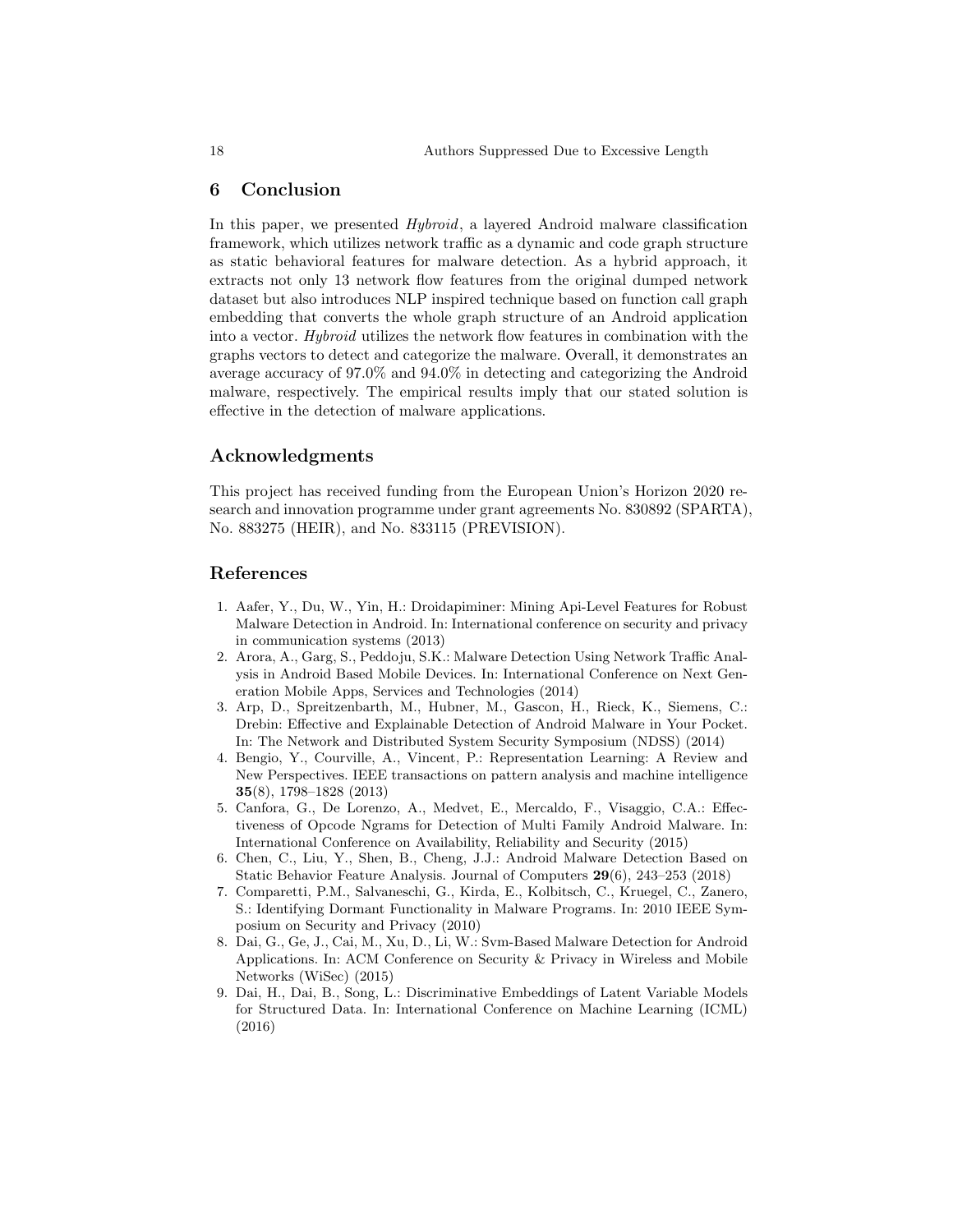- <span id="page-18-0"></span>10. Gascon, H., Yamaguchi, F., Arp, D., Rieck, K.: Structural Detection of Android Malware Using Embedded Call Graphs. In: ACM Workshop on Artificial Intelligence and Security (2013)
- <span id="page-18-8"></span>11. Haq, I.U., Caballero, J.: A Survey of Binary Code Similarity. arXiv preprint arXiv:1909.11424 (2019)
- <span id="page-18-11"></span>12. Jeon, J., Park, J.H., Jeong, Y.S.: Dynamic Analysis for IoT Malware Detection With Convolution Neural Network Model. IEEE Access 8, 96899–96911 (2020)
- <span id="page-18-10"></span>13. Lashkari, A.H., Kadir, A.F.A., Taheri, L., Ghorbani, A.A.: Toward Developing a Systematic Approach to Generate Benchmark Android Malware Datasets and Classification. In: International Carnahan Conference on Security Technology (ICCST) (2018)
- <span id="page-18-3"></span>14. Li, C., Mills, K., Niu, D., Zhu, R., Zhang, H., Kinawi, H.: Android Malware Detection Based on Factorization Machine. IEEE Access 7, 184008–184019 (2019)
- <span id="page-18-4"></span>15. Malik, J., Kaushal, R.: CREDROID: Android Malware Detection by Network Traffic Analysis. In: ACM Workshop on Privacy-aware Mobile Computing (2016)
- <span id="page-18-5"></span>16. Mar´ın, G., Caasas, P., Capdehourat, G.: DeepMAL – Deep Learning Models for Malware Traffic Detection and Classification. In: Data Science–Analytics and Applications (2021)
- <span id="page-18-1"></span>17. McLaughlin, N., Martinez del Rincon, J., Kang, B., Yerima, S., Miller, P., Sezer, S., Safaei, Y., Trickel, E., Zhao, Z., Doupé, A., et al.: Deep Android Malware Detection. In: ACM Conference on Data and Application Security and Privacy (CODASPY) (2017)
- <span id="page-18-9"></span>18. Mikolov, T., Sutskever, I., Chen, K., Corrado, G.S., Dean, J.: Distributed Representations of Words and Phrases and Their Compositionality. In: Advances in Neural Information Processing Systems (2013)
- <span id="page-18-15"></span>19. Narayanan, A., Soh, C., Chen, L., Liu, Y., Wang, L.: Apk2vec: Semi-Supervised Multi-View Representation Learning for Profiling Android Applications. In: 2018 IEEE International Conference on Data Mining (ICDM) (2018)
- <span id="page-18-12"></span>20. Onwuzurike, L., Almeida, M., Mariconti, E., Blackburn, J., Stringhini, G., De Cristofaro, E.: A Family of Droids-Android Malware Detection via Behavioral Modeling: Static vs Dynamic Analysis. In: Annual Conference on Privacy, Security and Trust (PST) (2018)
- <span id="page-18-2"></span>21. Onwuzurike, L., Mariconti, E., Andriotis, P., Cristofaro, E.D., Ross, G., Stringhini, G.: Mamadroid: Detecting Android Malware by Building Markov Chains of Behavioral Models (Extended Version). ACM Transactions on Privacy and Security (TOPS) 22(2), 1–34 (2019)
- <span id="page-18-14"></span>22. Peiravian, N., Zhu, X.: Machine Learning for Android Malware Detection Using Permission and Api Calls. In: IEEE International Conference on Tools with Artificial Intelligence (2013)
- <span id="page-18-13"></span>23. Pendlebury, F., Pierazzi, F., Jordaney, R., Kinder, J., Cavallaro, L.: TESSERACT: Eliminating Experimental Bias in Malware Classification Across Space and Time. In: USENIX Security Symposium (2019)
- <span id="page-18-16"></span>24. Taheri, L., Kadir, A.F.A., Lashkari, A.H.: Extensible Android Malware Detection and Family Classification Using Network-Flows and API-calls. In: International Carnahan Conference on Security Technology (ICCST) (2019)
- <span id="page-18-6"></span>25. Wang, W., Zhu, M., Zeng, X., Ye, X., Sheng, Y.: Malware Traffic Classification Using Convolutional Neural Network for Representation Learning. In: International Conference on Information Networking (ICOIN) (2017)
- <span id="page-18-7"></span>26. Xu, P., Eckert, C., Zarras, A.: Detecting and Categorizing Android Malware With Graph Neural Networks. In: ACM/SIGAPP Symposium on Applied Computing (SAC) (2021)